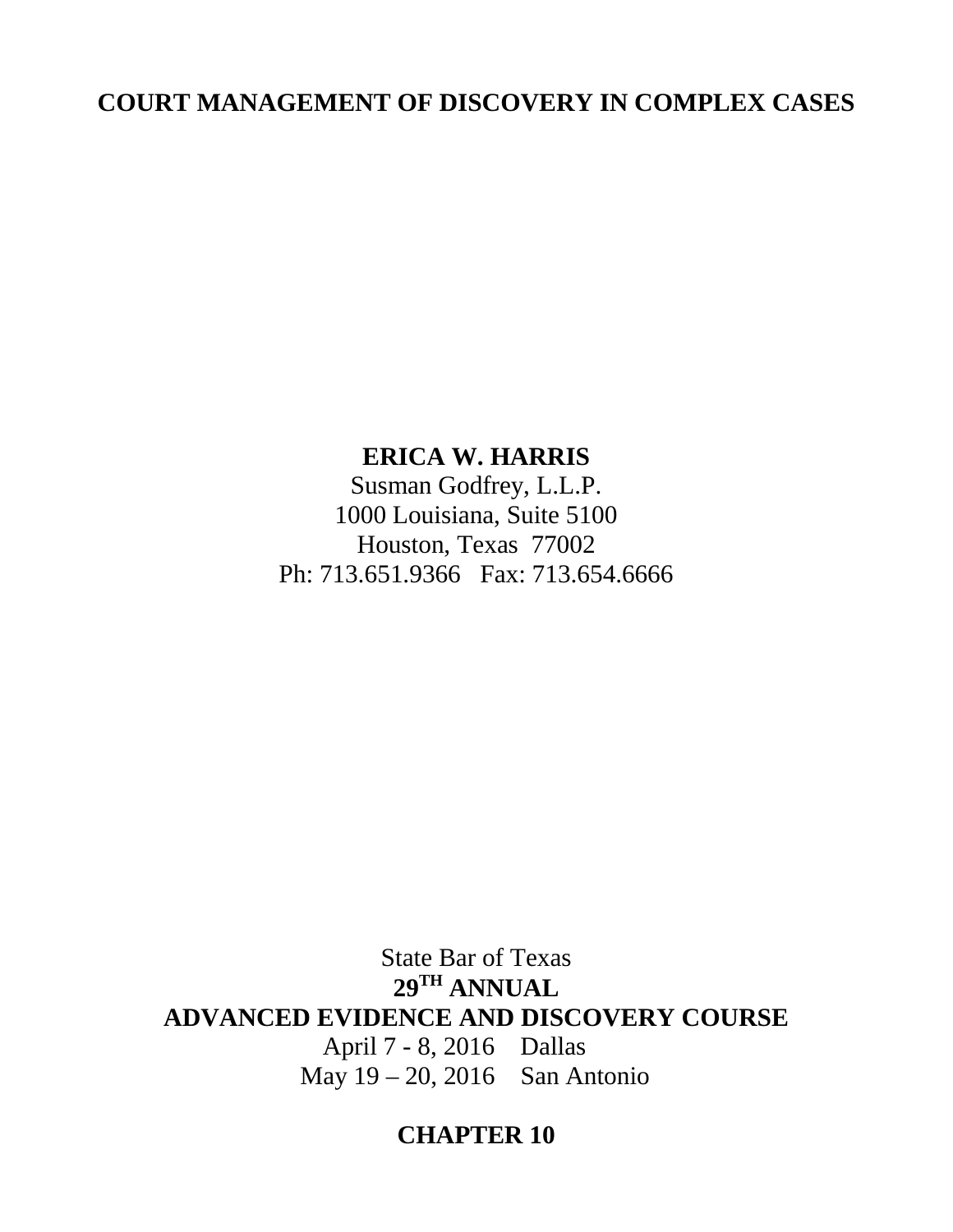# **ERICA HARRIS**

**Susman Godfrey, L.L.P.** 

1000 Louisiana, Suite 5100 Houston, Texas 77002 713-651-9366 713-654-6666

# **EDUCATION**

B.A. in Economics, Policy Studies and Managerial Studies, Rice University *Magna Cum Laude* and Phi Beta Kappa

J.D., University of Texas High Honors, Vice Chancellor, and Order of the Coif

# **PROFESSIONAL ACTIVITIES**

Partner, Susman Godfrey, L.L.P. Olin Fellow, Visiting Lecturer in Law, University of Virginia School of Law Judicial Clerk, Honorable Lee H. Rosenthal, Southern District of Texas

# **PUBLICATIONS**

Author/Speaker for Page Keeton Civil Litigation Conference Author/Speaker for UT Law CLE Author/Speaker for State Bar of Texas Author/Speaker for The University of Houston Law Foundation CLE Past contributor for *The Texas Lawyer* Past contributor for *The Houston Business Journal The Regulation of Managed Care: Conquering Individualism and Cynicism in America*, VIRGINIA JOURNAL OF SOCIAL POLICY AND THE LAW Chapter Co-Author, *Corporate Restructuring, Technical Change and the Distribution of Labor Income*, THE MACROFOUNDATIONS OF ECONOMIC GROWTH *Controlled Impairments Under the Americans with Disabilities Act: A Search for the Meaning of "Disability,"* WASHINGTON LAW REVIEW *Is Age Discrimination Really Age Discrimination?: The ADEA's Unnatural Solution,* NEW YORK UNIVERSITY LAW REVIEW *In Defense of Targeted ERIPs: Understanding the Interaction of Life-Cycle Employment and Early Retirement Incentive Plans*, TEXAS LAW REVIEW *OMG! Text me, Please!*, RANTINGS OF A PARTNER . . . AND PUSHBACK FROM THE ASSOCIATE, American Bar Association

# **HONORS**

"The Top 100" for Houston Region, *Texas Super Lawyers Magazine* "Top 50: 2015 Women," *Texas Super Lawyers Magazine* "Winning Women," *Texas Lawyer*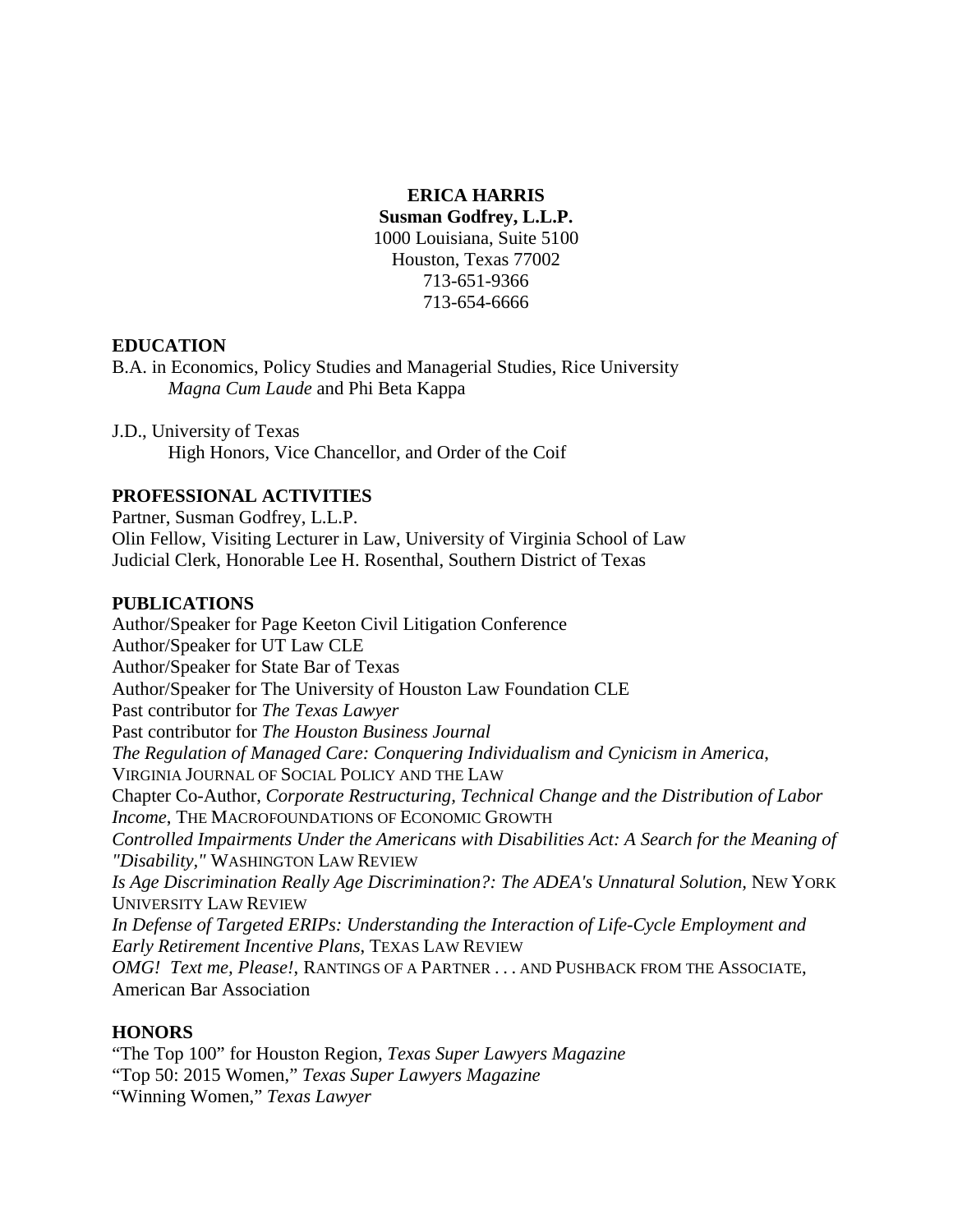# **TABLE OF CONTENTS**

| L.          |           |  |
|-------------|-----------|--|
|             | А.        |  |
|             | 1.        |  |
|             | 2.        |  |
|             | <b>B.</b> |  |
|             |           |  |
|             | 2.        |  |
|             | C.        |  |
|             | D.        |  |
|             | Ε.        |  |
| П.          |           |  |
|             | А.        |  |
|             | <b>B.</b> |  |
|             | C.        |  |
|             | D.        |  |
|             | E.        |  |
|             | F.        |  |
|             |           |  |
|             | А.        |  |
|             | <b>B.</b> |  |
|             | C.        |  |
|             | D.        |  |
|             | E.        |  |
|             | F.        |  |
|             |           |  |
|             |           |  |
|             | А.        |  |
|             | <b>B.</b> |  |
|             | C.        |  |
|             | D.        |  |
|             | E.        |  |
| $V_{\cdot}$ |           |  |
|             |           |  |
|             | <b>B.</b> |  |
|             |           |  |
|             |           |  |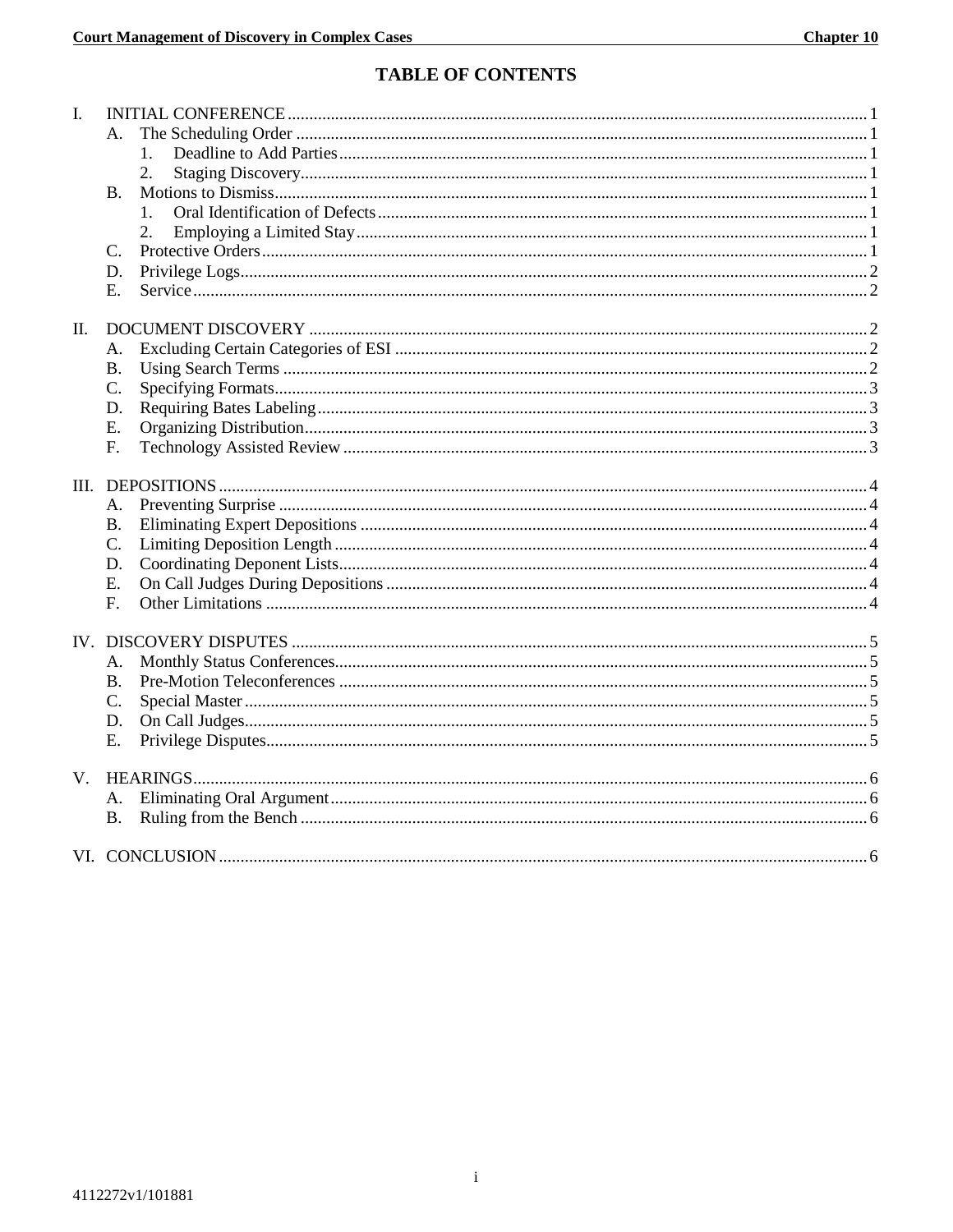# **COURT MANAGEMENT OF DISCOVERY IN COMPLEX CASES**

Multiparty actions, class actions, actions consolidated for pretrial proceedings, and other complex cases present special challenges for discovery. Hopefully, the judge in your case will be familiar with court management techniques for overcoming the obstacles presented by these types of cases. If not, however, you will need to take the lead in proposing to the other parties and the court mechanisms for managing discovery so that discovery does not spiral out of control.

## <span id="page-3-0"></span>**I. INITIAL CONFERENCE**

Court management of discovery in complex cases should start early. In federal court, the initial conference and initial disclosure processes are designed to identify early in the case the challenges parties expect to face in discovery. In state court, you may need to request an initial conference with the court, move for the entry of a detailed scheduling order and pray that you have a judge who will enforce strictly the deadlines and limits on discovery imposed therein.

## <span id="page-3-1"></span>**A. The Scheduling Order**

## <span id="page-3-2"></span>1. Deadline to Add Parties

Establishing an early and firm deadline for adding parties is probably the most important thing a court can do to ensure that discovery in a complex case does not become a mess. Nothing creates more problems than a new party being added after depositions have already been taken in the case by other parties. The new party will have a powerful argument for re-deposing those witnesses it believes are crucial to the new party's defense, and the new party's document production may raise new facts and avenues for exploration for each or some of the other parties, resulting in others joining in on the request for second depositions. This increases the costs of litigation tremendously and dramatically increases motion practice as those who have already sat for deposition oppose having to sit a second time or seek restrictions on the time and scope of second depositions.

## <span id="page-3-3"></span>2. Staging Discovery

In complex cases (as well as some not so complex cases), courts often bifurcate discovery into fact and expert. Doing so avoids the frequent problem of experts not having all the facts they need at the time their reports are due, which results in experts "supplementing" their opinions after reports are due through deposition or otherwise, which then results in fights over the scope of opinions and requests for exceptions to the schedule. It also makes sense to defer expert discovery until other discovery is completed to give the parties a clearer sense of what expert testimony is truly needed.

One reason to not bifurcate discovery is if expert testimony is required for the quantification of damages. It is very difficult to settle a case when a defendant's exposure is uncertain. Courts should ensure that bifurcation orders do not discourage settlement by delaying discovery necessary to damage quantification.

## <span id="page-3-4"></span>**B. Motions to Dismiss**

## <span id="page-3-5"></span>1. Oral Identification of Defects

Some courts require parties to identify at the initial conference what defects they believe require motion to dismiss practice. Oftentimes, the court can determine through such a discussion whether the defect is curable or whether motion practice is worthwhile. For example, courts are frequently opining at initial conferences whether they think *Twombly* motions are likely to be well-received.

## <span id="page-3-6"></span>2. Employing a Limited Stay

One controversial but efficient tool for managing discovery in complex cases is the automatic stay upon dispositive motion. Federal courts more often than state courts will employ an automatic stay upon service of a motion to dismiss pursuant to Federal Rules of Civil Procedure  $12(b)(6)$  or  $12(c)$ . While discovery of documents, electronically stored information and tangible things may proceed pursuant to Rule 34, all other discovery with respect to any claim that is the subject of the motion is stayed pending the Court's decision on the motion.

This approach makes sense in complex cases for several reasons. First, it is most efficient to complete document production before proceeding to deposition discovery anyway. The time the motion is pending can be used for that purpose. Second, if depositions proceed while motions to dismiss are pending, there is a significant risk that parties will spend substantial time and resources on claims that do not survive. Because motions to dismiss often result in leave to replead, the nature of the case can change as a result of rulings on such motions and thus again affect the conduct of depositions.

The automatic stay of discovery beyond document discovery during the pendency of a motion to dismiss is controversial in large part because some courts take many months if not a year or more to rule on a pending<br>motion to dismiss. In that event, plaintiffs are In that event, plaintiffs are disadvantaged greatly by this procedural mechanism. This is not a problem in Texas state court. Pursuant to Texas Rule of Civil Procedure 91a, the Court must rule within 45 days of filing. Tex. R. Civ. Proc. 91a.3(c).

# <span id="page-3-7"></span>**C. Protective Orders**

The court should enter a protective order at the start of the case so as to avoid delays in the production of documents. The protective order should include a "snap back" provision that allows parties to "snap back" or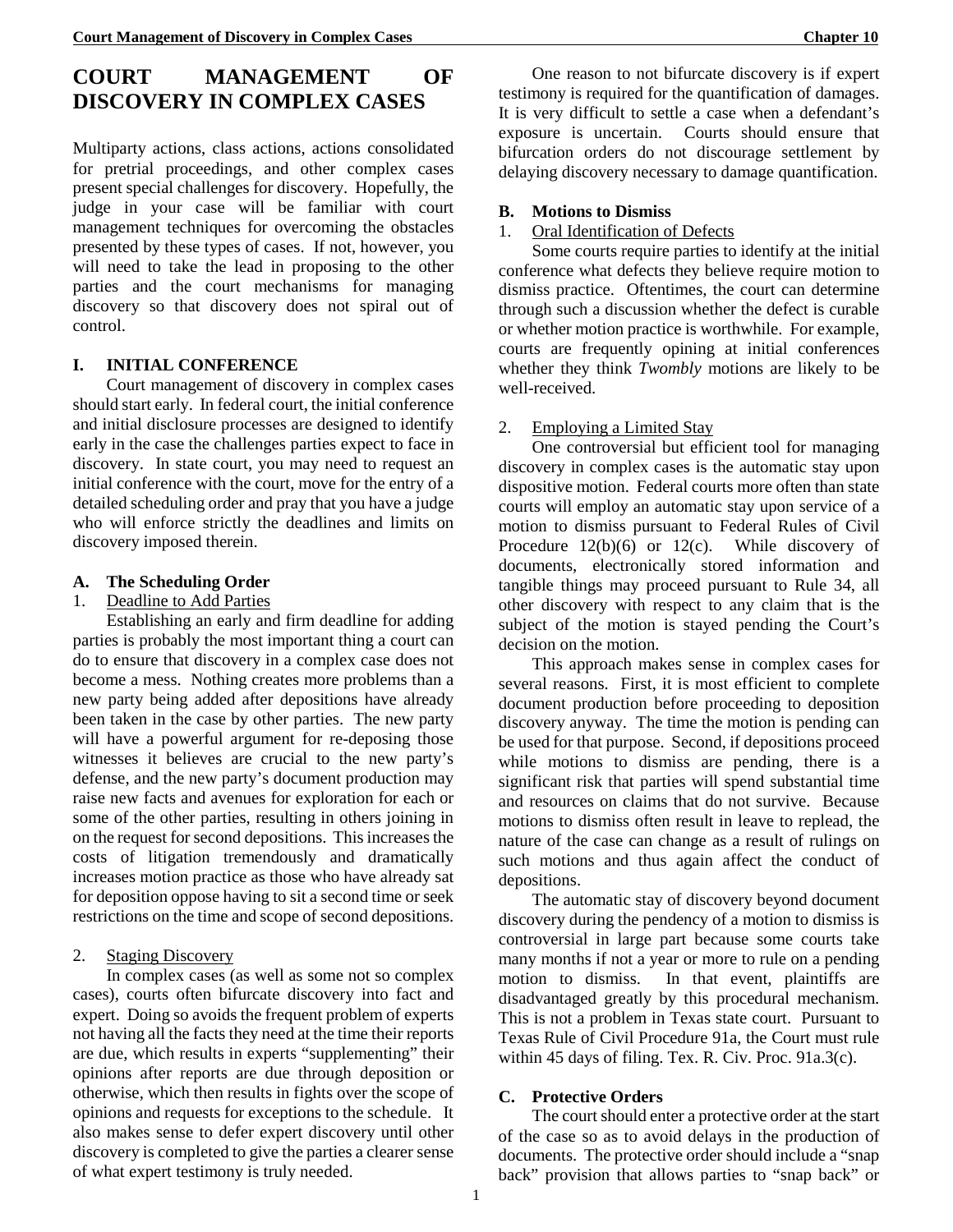"claw back" any document inadvertently produced that is privileged. This type of provision will increase the speed with which parties can produce documents, because parties do not have to be petrified that if a privileged document is overlooked during the production of terabytes of data, the production will be argued to constitute a waiver of privilege.<sup>[1](#page-4-5)</sup>

Until a non-waiver order is entered, the parties should agree (or the court should order) that information that contains privileged matter or attorney work product shall be immediately returned to the producing party (i) if such information appears on its face that it may have been inadvertently produced or (ii) if the producing party provides notice within 15 days of discovery by the producing party of the inadvertent production.

## <span id="page-4-0"></span>**D. Privilege Logs**

While you are discussing protective orders with the court, see if you can get an order as to what does not need to be logged on a privilege log. In complex cases, the amount of electronic data and documents can be overwhelming, which means privilege logs can become ridiculously long. Spreadsheets with 60,000 rows are not fun for anyone to review.

Propose to the opposing party, and absent agreement, see if the court will order, that the privilege log need not include:

- 1) Communications exclusively between a party and its trial counsel.
- 2) Work product created by trial counsel, or by an agent of trial counsel other than a party after commencement of the action
- 3) Internal communications within a law firm, a legal assistance organization, a governmental law office or a legal department of a corporation or other organization[2](#page-4-6)
- 4) With respect to privileged or attorney work product information generated after the filing of the complaint, parties are not required to include any such information in privilege logs.
- 5) Activities undertaken in compliance with the duty to preserve information.[3](#page-4-7)
- 6) In a patent infringement action, documents authored by trial counsel for an alleged infringer even if the infringer is relying on the opinion of other counsel to defend a claim of willful infringement.

-

These categories of documents have been recognized by various courts to be appropriate for exclusion from privilege logs.

#### <span id="page-4-1"></span>**E. Service**

E-filing has greatly simplified service in most courts. In courts that do not offer e-filing, the parties should agree or, absent agreement, ask the court to order email service. It is the most cost efficient and prevents counsel from playing games by faxing materials at 3 am or shifting back and forth between mail, fax and email. Even in cases where there is e-filing, it is most efficient if the Court orders that the parties establish email groups for plaintiff and defense counsel for service of materials not required to be filed with the court.

In addition, if your case is one of 50 that has been consolidated for pretrial cases, consider asking the court to order all parties to specify in the caption of their filing whether a filing relates to all actions or just one particular case in the consolidation. This is a standard requirement in multi-district litigation, where filings relating to all actions are filed on the mater docket and otherwise are filed in the associated individual actions. Specifying to which action a filing applies in the caption is a small thing that saves a tremendous amount of time as you start to receive 20 e-filing notices each day.

#### <span id="page-4-2"></span>**II. DOCUMENT DISCOVERY**

In complex litigation, electronic discovery can often be overwhelming. Courts have dealt with the enormity of the task in a variety of ways.

## <span id="page-4-3"></span>**A. Excluding Certain Categories of ESI**

Many courts hold that absent a special circumstance back-up tapes, voicemails and mobile phones are not reasonably accessible. While these may be important sources of data in some cases, they are not easily swept into one data repository and often require tremendous expense to access.

#### <span id="page-4-4"></span>**B. Using Search Terms**

In nearly all complex cases, parties will need to use search terms to locate responsive electronically stored information (ESI). The court should specify a protocol for the exchange and agreement or objections to search terms. For example, the court might require that the parties exchange a list of search terms they plan to use, allow a short window for discussion and objection, and resolve disputes over search terms by teleconference.

<span id="page-4-5"></span><sup>&</sup>lt;sup>1</sup> Such a provision does not protect inadvertently produced privileged material from being claimed to constiutte a waiver in a separate state court case, however.

<span id="page-4-7"></span><span id="page-4-6"></span><sup>2</sup> These first three categories come from a Memorandum from the New York State Bar Association Commercial and Federal

Litigation Section to the Office of Court Administration (May 14, 2014).

<sup>&</sup>lt;sup>3</sup> These categories are from the District of Delaware's Default Standard for Discovery, Including Discovery of Electronically Stored Information.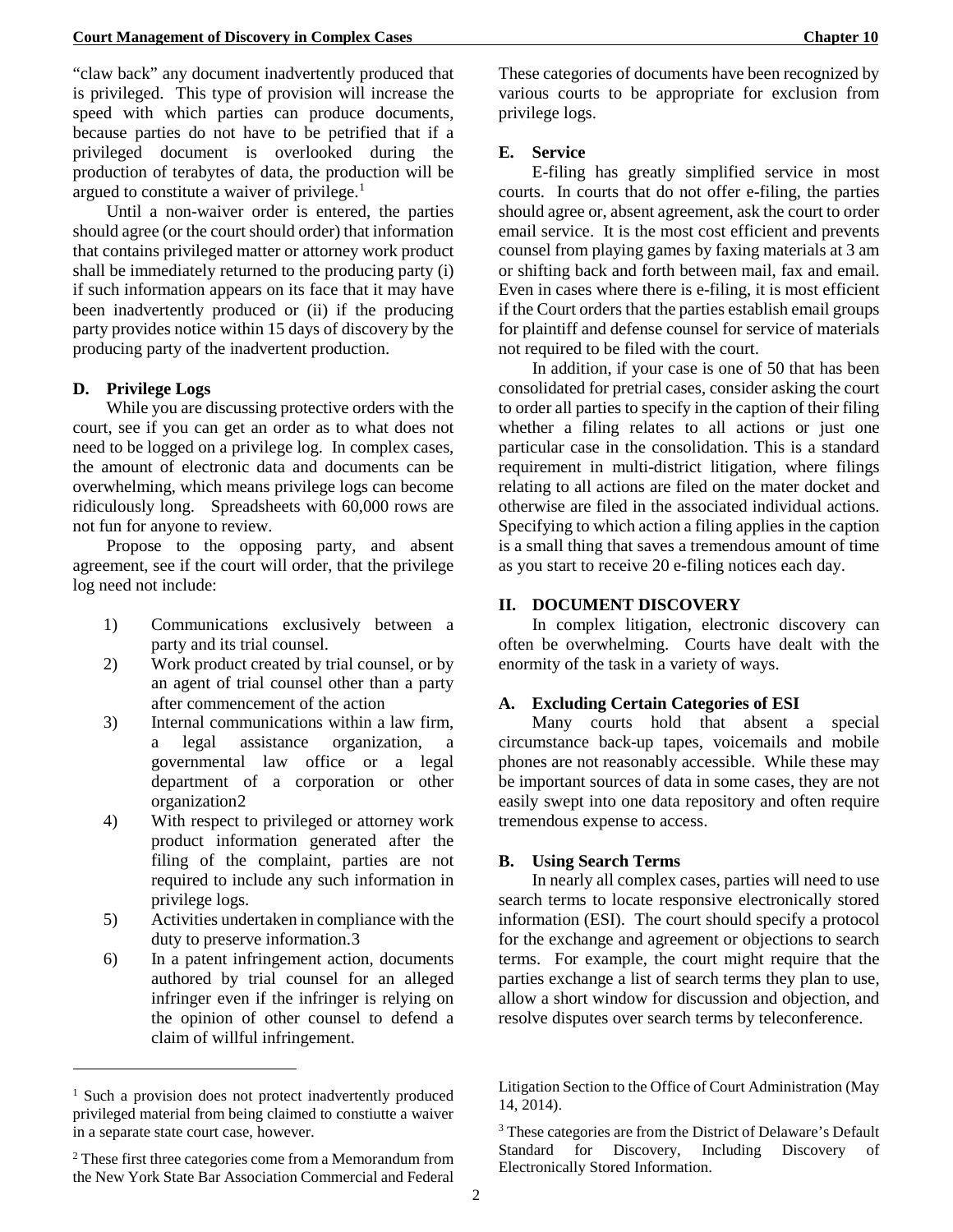Alternatively, the court might simply mandate that a producing party disclose its selected search terms and that the requesting party may add no more than 5 additional search terms absent good cause and ruling of the court. In that event, the court will need to order that the terms to be added be focused and not overbroad. Otherwise, a requesting party might increase unnecessarily the cost and burden of discovery by proposing the use of a broad search term (e.g. product or company name). Of course, the court could counteract that incentive by holding up front that any search term returning more than a certain number of megabytes of data is presumed overbroad.

Regardless, it is much better to have the court and parties spend time resolving disputes about search terms before they are employed, documents reviewed and productions made than to have a producing party have to redo all the steps of its search and production months into the case when someone objects to the search terms used. The court should establish a similar protocol for determining for which custodians ESI will be searched.

As an example, parties in patent cases in the Eastern District of Texas must specifically request emails in production requests and identify the custodian, search terms, and time frame to be searched. Absent agreement of the parties, each party may only identify five custodians per producing party and ten search terms per custodian.

#### <span id="page-5-0"></span>**C. Specifying Formats**

The court may require the parties to meet and confer to agree on the format for ESI production. Alternatively, the court may simply order certain features of the production. For example, many courts require in complex cases that ESI be produced in a format that is searchable (e.g. TIFF with a companion text file) and can be loaded into a database. As an example, the Eastern District of Texas specifies for patent cases the following production requirements:

"The parties shall produce Concordance DAT and Summation DII files containing unique field delimiters and the following fields: Beginning Production Number; Ending Production Number; Extracted or OCR text . . . if the producing party extracted text or OCR'ed the documents."

The court may further order that files not easily converted into image format be produced in native format (e.g. Excel, Access files, and drawing files). Courts also often require that metadata be produced. For example, the Easter District of Texas generally requires for patent cases the following metadata to be produced "if reasonably accessible to the producing party":

- Beginning Attachment Range;
- Ending Attachment Range;
- Custodian;
- Author or Sender;
- Recipient $(s)$ ;
- Carbon copy (CC) recipients;
- Blind carbon copy (BCC) recipients;
- Date Sent:
- Date Modified:
- Date Created:
- Title;
- Email Subject; and
- Confidentiality Designation.

#### <span id="page-5-1"></span>**D. Requiring Bates Labeling**

The court should also order that no documents may be produced without a unique Bates Number. While standard in most complex cases, because there is no Bates labeling requirement in Texas state courts, litigants should be sure to raise the issue at the start of the case. Nothing is worse than receiving 50 boxes of documents that are not Bates labeled; the documents are incredibly hard to work with, and the receiving party often ends up having to Bates label the materials itself in order to track the materials. By the same turn, the court should order that on-site inspection of electronic media shall not be permitted absent a demonstration by the requesting party of specific need and good cause or by agreement of the parties to cut down on gamesmanship.

#### <span id="page-5-2"></span>**E. Organizing Distribution**

As noted above, many courts order that productions are to be made simultaneously through all counsel using a common email group for all plaintiffs or defense counsel. In a criminal case, a Northern District of California federal court ordered that every time the government produced information it was to post it to a website that generated an automatic email to all counsel, notifying them of the update.

#### <span id="page-5-3"></span>**F. Technology Assisted Review**

Technology Assisted Review (TAR), also referred to as predictive coding or computer-assisted review, is becoming more commonplace. While I know of no court that has compelled the use of TAR, every court to have considered TAR has approved it as a legitimate discovery tool. In cases where you are the plaintiffs, and a defendant is claiming it will take eighteen months to review and produce responsive documents (even after using agreed-upon search terms), you might want to suggest the defendant use TAR to speed up the review. Of course, if you do so, be prepared to pay for it. TAR is expensive, and, while you can argue TAR will save the defendant costs overall (by saving on attorney time),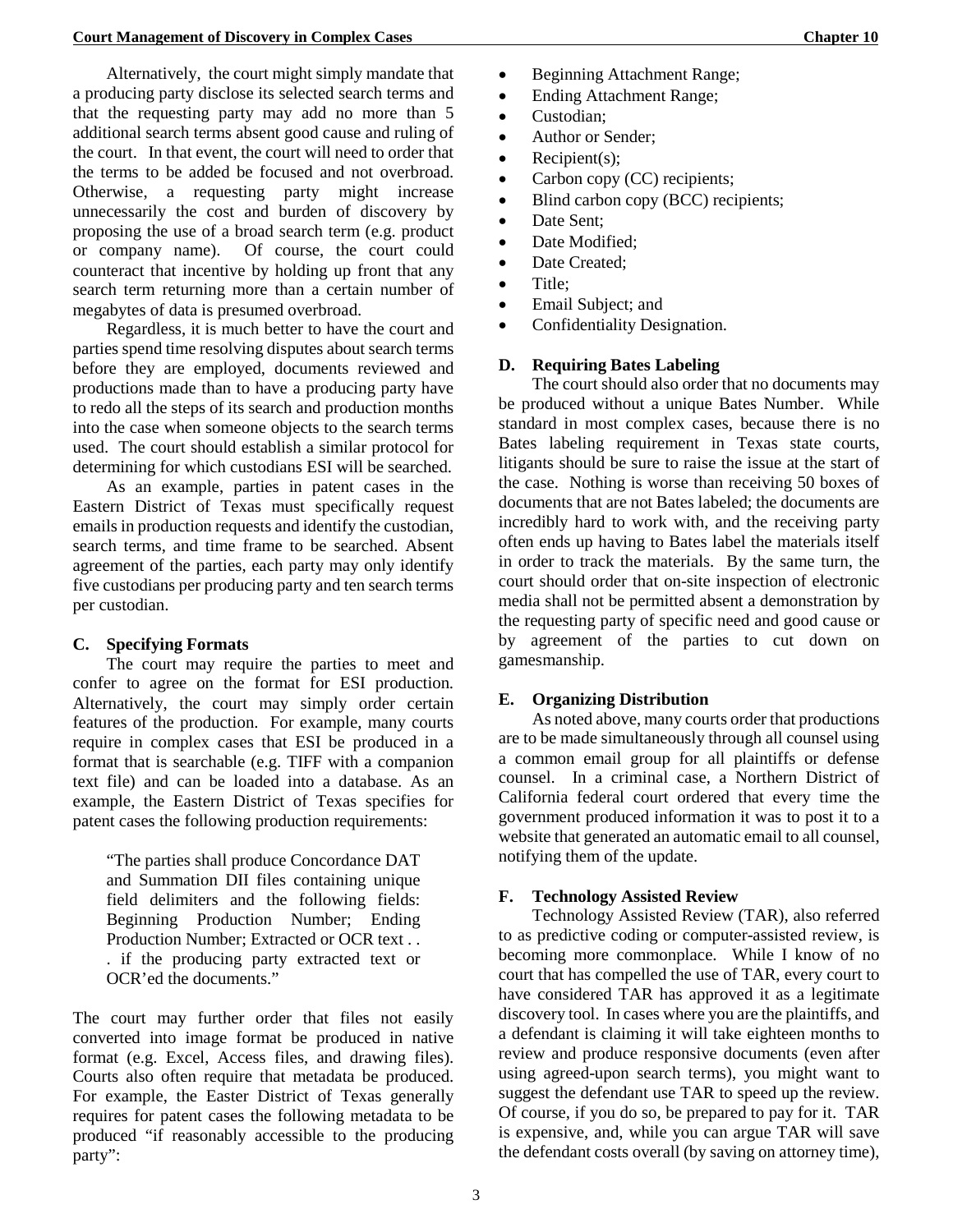as far as I could discover, no court has yet compelled a party to use TAR.

If you use TAR, the cases suggest that you need to be very transparent as to how you conducted the search and production. Some cases suggest this transparency includes even producing the seed set of documents; however, at least one court has approved the substitution of non-confidential documents for the nonresponsive material that was in the seed set but the producing party did not want to produce to a competitor, not privileged materials that it did not want to use.

#### <span id="page-6-0"></span>**III. DEPOSITIONS**

The federal rules and Texas state court rules both provide limits on the number of depositions to be taken per side. In complex cases, however, those limits are likely to be set aside. For example, in a case where two plaintiffs were suing 62 defendants, 10 depositions per side were clearly not going to be sufficient. The plaintiffs had the right to depose every defendant, and the number of material witnesses was in the hundreds.

#### <span id="page-6-1"></span>**A. Preventing Surprise**

Courts can reign in deposition discovery, however. First, courts can order that any witness listed for trial be produced for deposition within the month following the exchange of witness lists. This removes the incentive to depose every prospective witness so that a party is not surprised at trial.

## <span id="page-6-2"></span>**B. Eliminating Expert Depositions**

Second, courts can consider eliminating expert depositions all together by ordering that experts produce -- and be limited to opinions contained in - comprehensive expert reports pursuant to the Federal Rules of Civil Procedure. The effectiveness of this approach depends on the decisiveness of the particular judge presiding as parties will always argue about whether a particular opinion elicited at trial is within the scope of the report served.

#### <span id="page-6-3"></span>**C. Limiting Deposition Length**

Next, courts can consider curtailing the time allotted for depositions. For example, in a mass tort action where there were hundreds of individuals to be deposed on substantially similar claims, the court limited depositions to 3 hours each and ordered that depositions occur in a location close to where the action was brought, 2 a day, back to back other than for lunch, double tracked in 2 week blocks each month until the depositions were completed. Alternatively, courts can require that depositions be taken on a sample basis with verified interrogatory responses to a standard set of questions being served in lieu of depositions for the rest.

By the same turn, in cases that are consolidated for pretrial discovery, corporate representative depositions can be categorized into topics common to a side and

specific to a party. For example, in a case where 62 different actions had been consolidated for discovery, the 62 defendants wanted to depose the corporate representative of the plaintiff for 62 days, arguing that each defendant had questions specific to only it and was entitled to a full deposition day. On the other hand, the plaintiff contended that its corporate representative should have to sit only for one day. The court properly rejected both extreme and ordered the parties to meet and confer on a middle ground. One middle ground that could be ordered is to require the defendants to propose their list of topics and streamline them into common topics and specific topics, allowing for a few days on common topics and an hour or two each on specific topics. A court in another matter set a blanket rule that there could be no corpore representative deposition longer than 24 hours.

#### <span id="page-6-4"></span>**D. Coordinating Deponent Lists**

Next, the court can require that a side with multiple parties coordinate to come up with a common list of deponents. Where a side involves more than 50 defendants, coordination can be difficult, time consuming and expensive. Nonetheless, a coordinated proposal for witnesses to be deposed will be more efficient than 50 parties arguing for their own individual lists.

#### <span id="page-6-5"></span>**E. On Call Judges During Depositions**

The most effective means to ensure smooth deposition discovery may be having the court available to resolve by telephone any discovery dispute that arises during the course of the deposition. Knowing that the judge is only a phone call away has a wonderful tendency to make lawyers more reasonable, and telephone conferences eliminate the opportunity to use discovery disputes to obstruct the litigation. Establishing this procedure at the outset of a case greatly reduces the number of discovery disputes.

#### <span id="page-6-6"></span>**F. Other Limitations**

Some courts get into the weeds in governing the depositions in complex cases. For example, in one case, the court imposed the following limitations:

- Parties intending to use exhibits at a deposition must bring at least 2 copies for the witness and witness' counsel and at least 6 additional copies for other counsel present.
- The party noticing the deposition must arrange conference call access to accommodate those wishing to participate by phone.
- Those wishing to participate in a deposition by phone must give 72 hour notice; however, failure to provide such notice is not grounds to exclude the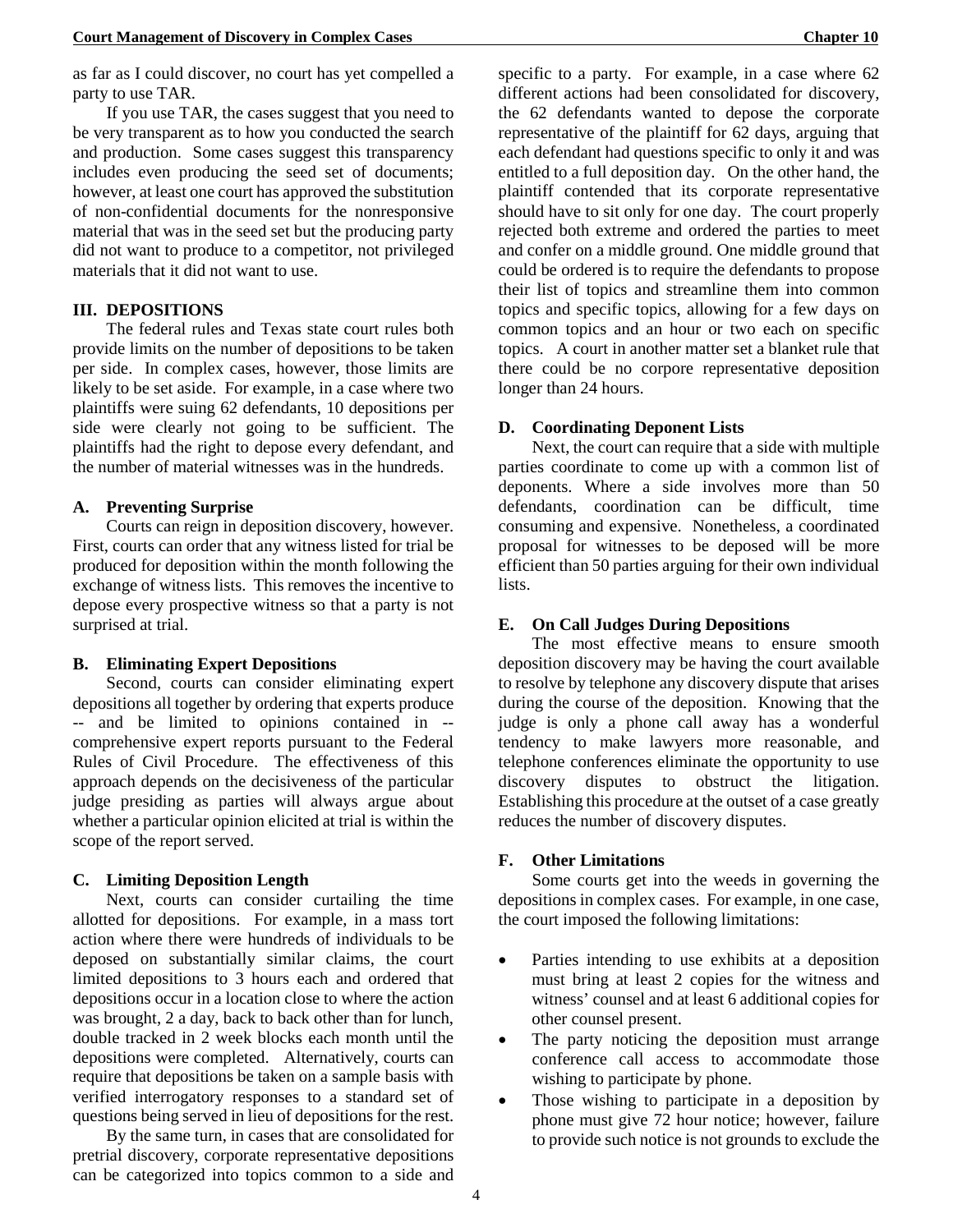person failing to give such notice absent action by the court.

- Those intending to attend the deposition in person shall try to inform the noticing party at least 5 days before, but failure to do so is not grounds to prevent those persons from attending absent action by the court.
- Expert witnesses can attend depositions, but no more than 2 expert witnesses for any single party may attend in person.
- Depositions may be scheduled Tuesday-Friday from 9 a.m. to 6 p.m. with a break from 12-1, unless otherwise agreed by the parties.
- No depositions will be scheduled for legal or court holidays unless agreed by the parties.
- Depositions of non-parties shall be noticed for suitable physical accommodations sufficient to accommodate the number of attorneys reasonably believed likely to attend.

While legislating through court order such small details may seem to some to be overkill, the order minimizes the number of issues that need to be coordinated amongst the parties and thus minimizes the disputes, often petty, that can result and require court intervention later.

#### <span id="page-7-0"></span>**IV. DISCOVERY DISPUTES**

#### <span id="page-7-1"></span>**A. Monthly Status Conferences**

Because of the number of counsel in complex cases, courts usually set monthly status conferences. In complex cases, there are always going to be discovery disputes; the issues presented are difficult, and the number of lawyers involved often makes it hard for the parties to reach consensus on every aspect of discovery. Instead of leaving the parties to fight for limited hearing time on the court's docket, courts often set aside a 2 hour conference every month and require the parties to set all their motions to be heard at that time. Courts frequently choose Friday afternoons to disincentivize taking excessive amounts of the court's time!

Monthly status conferences also provide an opportunity for the court to find out about problems that might throw the schedule off before the problems ruin the schedule. For example, in one case, an involuntary bankruptcy petition was filed against one of the plaintiffs in a complex matter. Unlike a voluntary bankruptcy proceeding, an involuntary bankruptcy proceeding does not give rise to an automatic stay against all litigation; instead, during the gap period between the filing of the involuntary bankruptcy and the bankruptcy court granting the petition so as to place the debtor into bankruptcy, an automatic stay arises only as to claims pending against the company. Consequently, the stay did not derail the state court litigation but did throw a wrench into it, since the company could

continue with its claims but the defendants could not proceed with their claims against the company. This type of occurrence is more easily dealt with if flagged earlier rather than later, since the court could stay the entire matter and direct the parties to obtain relief from the stay in bankruptcy court.

#### <span id="page-7-2"></span>**B. Pre-Motion Teleconferences**

In addition to monthly status conferences (or sometimes in lieu thereof), courts may prohibit parties from filing discovery motions without going first through a pre-motion conference process. Usually, the court will require each side to submit a letter with a 1-3 page limit and then hold a teleconference to discuss the discovery dispute. If the discovery dispute is not resolved through the teleconference, the court will authorize motion practice to begin and a hearing to be sent.

Some courts in the Southern District of Texas do this. Many courts in the Southern District of New York do it. Some practitioners do not like the process because it ends up feeling like having the discovery fight twice.

#### <span id="page-7-3"></span>**C. Special Master**

Some courts appoint a special master to oversee discovery. The advantage is that the special master generally has more time than the Court to resolve discovery disputes. The disadvantage is that special masters are expensive.

## <span id="page-7-4"></span>**D. On Call Judges**

Federal judges have the luxury of using magistrate judges to assist them with complex cases. One frequent use of magistrate judges in these types of cases is to designate a magistrate judge as the "on call" judge each week to resolve discovery disputes that arise during depositions. As discussed above, this is a very powerful technique to avoid wasted litigation costs by addressing problems as they come up during depositions and they frequently do away with the problems all together. It is amazing how much better attorneys behave and how much more they can resolve when they know that a judge is actually available to hear them should either party call.

#### <span id="page-7-5"></span>**E. Privilege Disputes**

Judges can speed up privilege disputes by requesting the parties submit letter briefs on the legal issues and the documents for in camera review. While no judge enjoys having to review a box of documents, judges can effectively decrease privilege disputes by being willing to do so. At least one judge I know has forced the parties to sit with him in the courtroom while he reviewed every challenged page!